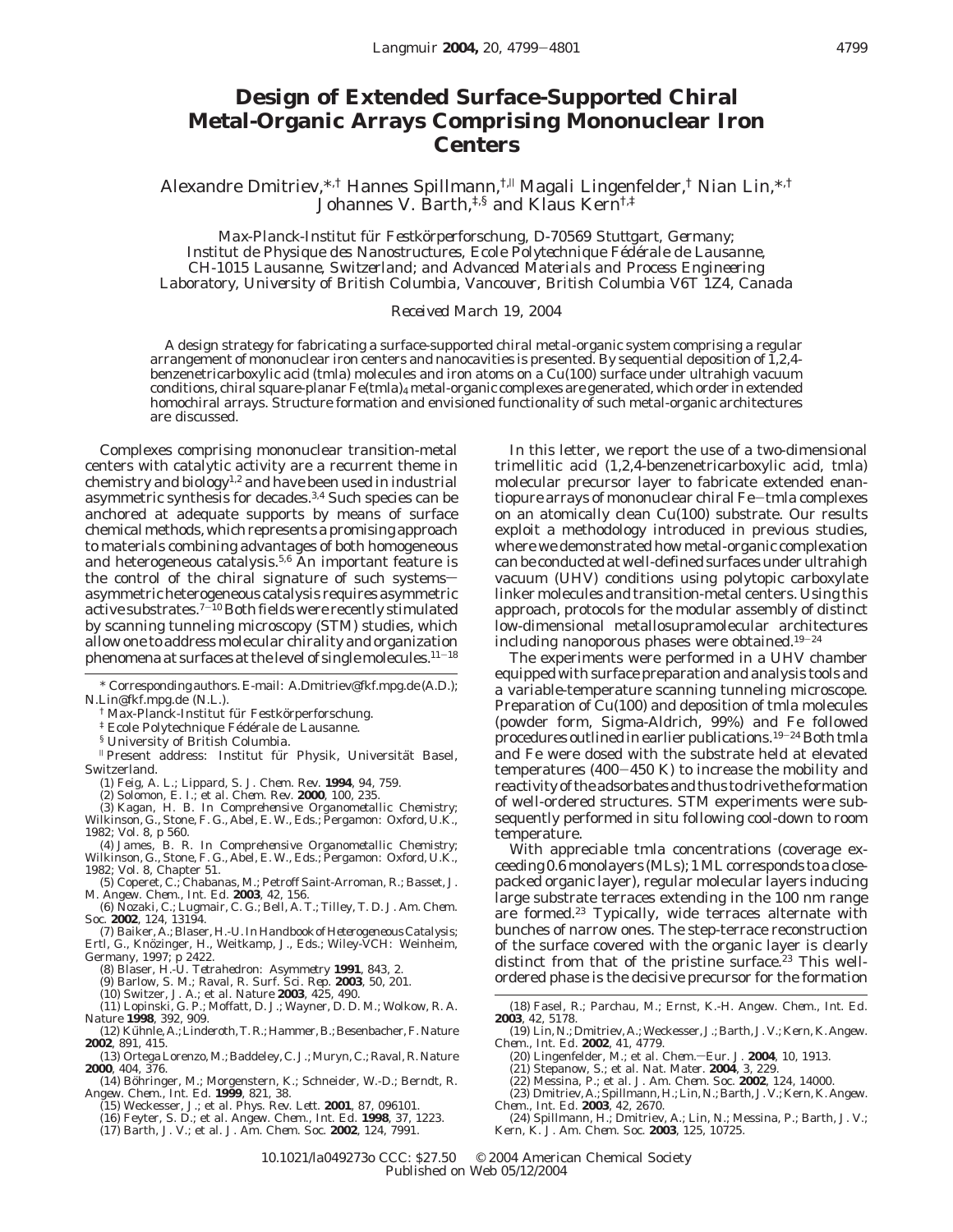

Figure 1. STM images and modeling of the two mirrorsymmetric species of cloverleaf-shaped mononuclear Fe(tmla)4 complexes, denoted as R- and S-enantiomers, which develop upon deposition of small amounts of Fe on preformed tmla organic layers on the Cu(100) square substrate. The chirality of the complexes is a result of the correlated unidentate Fecarboxylate linkages of tmla molecules to Fe centers. Image size:  $20 \times 19.5$  Å<sup>2</sup>. Details of the molecular arrangement are shown in the corresponding tentative geometric models for each enantiomer (the Fe centers are shown in blue; the underlying grid visualizes the substrate square symmetry). Cu[011] azimuth is indicated.

of enantiopure extended arrays of densely packed chiral mononuclear metal-organic structures, as it offers preorganized carboxylic groups which readily react with codeposited Fe adatoms.19-<sup>24</sup>

Here, we concentrate on the scenario encountered at small Fe concentrations (Fe coverage of ∼0.03 ML). Upon Fe deposition with the substrate held at 450 K, distinct chiral entities evolve in the form of two mirror-symmetric cloverleaf-shaped arrangements, as depicted in Figure 1. Similar to the metal-organic structures described previously, the cloverleaf motif is identified as a mononuclear species reflecting the metal-directed assembly of four tmla molecules in a square-planar fashion around a central Fe atom; that is, mononuclear  $Fe$ (tmla)<sub>4</sub> complexes are formed. Comparison of parts a and b of Figure 1 evidences the existence of two enantiomeric species, which are nonsuperimposable upon in-plane rotation or translation. The asymmetric molecular structure of tmla prevents the direct identification of the exact coordination geometry of the complex, which was possible for the previously studied Fe-tma (1,3,5-benzenetricarboxylic acid) system, where a straightforward correlation of molecular geometry and STM topography exists. However, it is generally known for the STM imaging mode of small organic adsorbates on metal surfaces that the topography shows specific  $C-C$ bonds rather than positions of individual C atoms.<sup>25</sup> By keeping this in mind and relying on our experience from previous studies on similar systems, $19-24$  we suggested the tentative geometric models for both  $Fe$ (tmla)<sub>4</sub> enantiomers reproduced in Figure 1. The chirality of the individual complexes is understood as a consequence of correlated unidentate linkages of tmla carboxylate groups



**Figure 2.** Packing of metal-organic complexes in arrays comprising a regular positioning of Fe centers and nanocavities. (a and b) STM data of two enantiopure domains with mirrorsymmeteric arrangements (the R- and S-enantiomers are shown in parts a and b, respectively). For both cases, a square unit cell is found (dashed in white). Individual mononuclear complexes of each handedness are highlighted by white circles. Image size:  $63.4 \times 48.4$  Å<sup>2</sup>. (c and d) Tentative geometric model for the organization of  $Fe$ (tmla)<sub>4</sub> in nanoporous arrangements. The carboxylate groups at the *ortho* position of each tmla are presumably rotated out-of-plane to allow for an effective packing of the complexes in arrays and improved substrate coupling. Chiroselective interactions between individual complexes stabilize enantiopure arrays comprising species of exclusively one handedness. Cu[011] mirror-symmetric axis indicated by an arrow. The lattice defined by Fe centers (shown in blue) is represented by a  $(6 \times 6)$  unit cell marked in gray. Nanocavities formed by packing of four complexes are indicated by green squares.

to the central Fe atom, as indicated in the model.<sup>22</sup> In analogy with previously studied systems, the two types of enantiomers are denoted R and S, with the Cu[011] azimuth representing a mirror-symmetric axis (cf. Figure 1). We presume a conformational adaptation of the individual molecules in the form of out-of-plane rotations of the *ortho* carboxylate group which allows the avoidance of a too close rapprochement of negatively charged oxygens of neighboring complexes and a better coupling of the tmla to the underlying substrate (cf. the caption of Figure 2). This is expected to induce distortions and a slight outof-plane tilt of the molecular plane (geometric modeling suggests that the tilt does not exceed ∼30° in view of the <sup>C</sup>-O bond length of the rotated carboxylate group). All carboxylic groups are expected to be deprotonated to carboxylate moieties in the course of complexation.<sup>23</sup> The high-resolution STM topographs reveal an asymmetric appearance of tmla in the cloverleafs, whence we assume that the *ortho* carboxylate group is generally positioned away from the Fe centers.

Moreover, a regular ordering of the individual complexes in the form of regular arrays occurs, which are in registry with the underlying substrate atomic lattice. An analysis of corresponding STM data, such as the images shown in Figure 2, demonstrates that the distance between adjacent Fe centers in the arrays amounts to six Cu lattice constants  $(a_0 = 2.55 \text{ Å})$  in both high-symmetry directions of the square substrate. A detailed inspection of the data reveals that this superstructure is present in all cloverleaf superlattices, which can be accordingly described by a (6  $\times$  6) unit cell, where the central Fe atoms span a square (25) Sautet, P. *Chem. Rev.* **<sup>1997</sup>**, *<sup>97</sup>*, 1097. lattice with a 15.3 Å stride both along the [011] and [01h1]